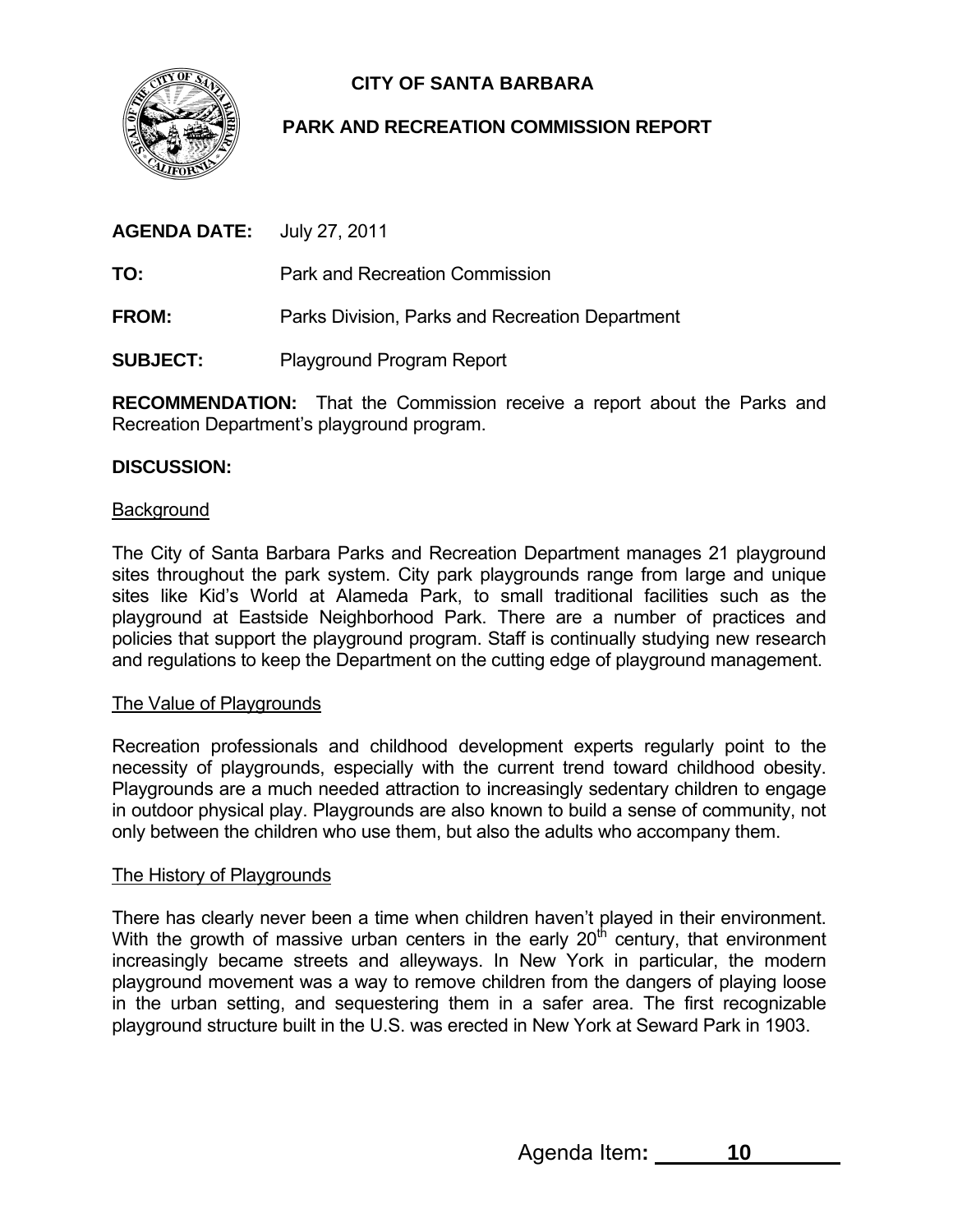Park and Recreation Commission Report Playground Program Report July 27, 2011 Page 2

# The Design of Playgrounds

Playground design has gone through a number of phases in the last hundred years, from simple fenced yards, to themed adventure play, to the classic galvanized steel jungle gyms most of us played on as children. Currently, the majority of playgrounds being installed are of the modular structure style seen in most parks today. According to State of California regulations, playgrounds must be designed for either 2-5 year-old children, or 5-12 year-old children. A playground will be signed or labeled with the intended age group. The future of playground styles will likely include sites built to more accurately mimic the natural environment, sites that will offer more universal access to children with varying abilities, and sites that will offer less structure but greater imaginative play opportunities.

## The Regulation of Playgrounds

Modern playground regulations involve both industry standards of care and State legislation. Both of these facets of playground regulation stem primarily from two documents: The Consumer Products Safety Commission (CPSC) Handbook for Public Playground Safety and the American Society for Testing and Materials International (ASTM) F-1487 document. Most states rely on playgrounds meeting industry standards, which limits liability. California is among a minority of states to legislate playground standards and has the most stringent laws in the country. The California law references both the documents noted above and adds some other requirements. The CPSC handbook is available free from their website, while the ASTM charges for their document, which also can be downloaded at their site.

#### The Maintenance of Playgrounds

Playground maintenance is at the forefront, in both importance and frequency, of all the tasks the Parks Division performs. Playgrounds are checked daily for obvious problems and are meticulously inspected monthly for wear and other issues. Materials are regularly added to maintain a soft surface and worn parts are replaced. Additionally, Parks Supervisor Ken Brown is a Certified Playground Safety Inspector recognized by the State to conduct thorough audits of the City's playgrounds.

#### The Replacement of Playgrounds

The average life-span of a playground is approximately 10 years. This can be longer or shorter depending on the materials, use, and location of the playground. Staff performs a detailed analysis of any potential site that needs replacement. This includes looking at wear and tear, conformity to regulations, the needs of the users, and aesthetics. Funding for playground replacement is usually through the General Fund Capital Improvement Program although also occasionally through Community Development Block Grants.